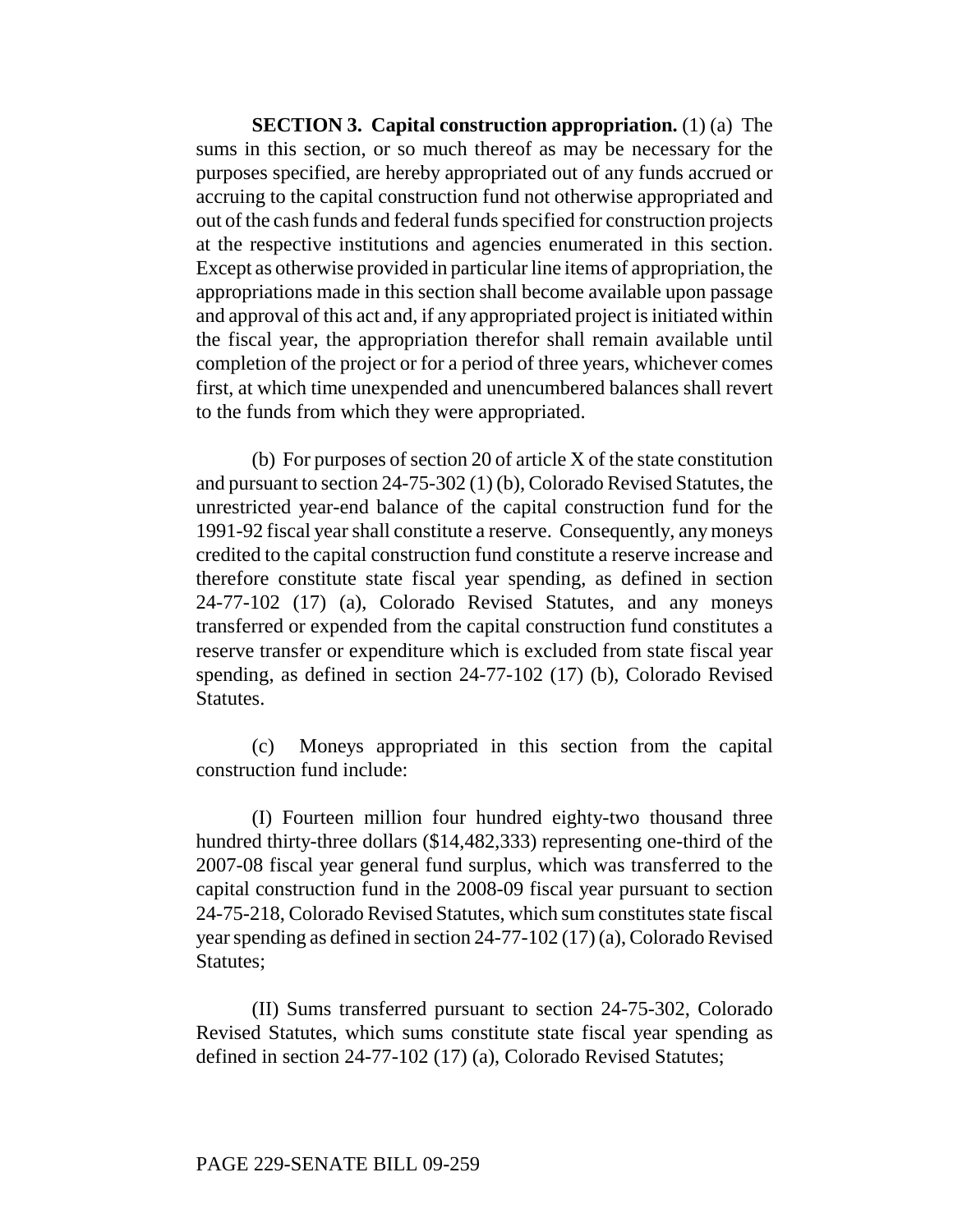(III) Eight million one hundred thousand dollars (\$8,100,000) in interest earnings for the 2008-09 fiscal year in the capital construction fund pursuant to section 24-75-302 (1), Colorado Revised Statutes, which sum does not constitute state fiscal year spending as defined in section 24-77-102 (17) (a), Colorado Revised Statutes;

(IV) Two hundred six thousand dollars (\$206,000) in fund balance, which sum constitutes state fiscal year spending as defined in section 24-77-102 (17) (a), Colorado Revised Statutes;

(V) Four hundred fifty-two thousand two hundred fifty-nine (\$452,259) of reversions from projects ending in FY 2008-09; and,

(VI) A portion of the savings from reducing capital construction projects pursuant to Senate Bill 09-281.

(d) Moneys appropriated in this section from cash funds shall constitute state fiscal year spending as defined in section 24-77-102 (17) (a), Colorado Revised Statutes.

(2) Except as otherwise specifically noted, appropriations from state funds shall be reduced by the amount of any funds received from federal, local, private, or other state sources and not appropriated in this act. This restriction shall not apply to any funds received by a state agency or institution of higher education or the Council on the Arts from any state or nonstate source for use in the Art in Public Places program.

(3) Operating and maintenance costs shall be a major consideration in the design and construction of any project involving renovation.

(4) A construction project for which the lowest bid is in excess of the appropriation shall be redesigned to conform to the appropriation and may be commenced if approved under the procedures set forth in this subsection (4). The agency shall submit the redesigned project to the state buildings division of the department of administration or, for higher education projects, to the Colorado commission on higher education, which shall assure that the redesigned project meets the program needs of the agency and the necessary quality of the building. The state buildings division and the Colorado commission on higher education shall report all such analyses to the joint budget committee and to the capital development committee on a regular basis. If the redesigned